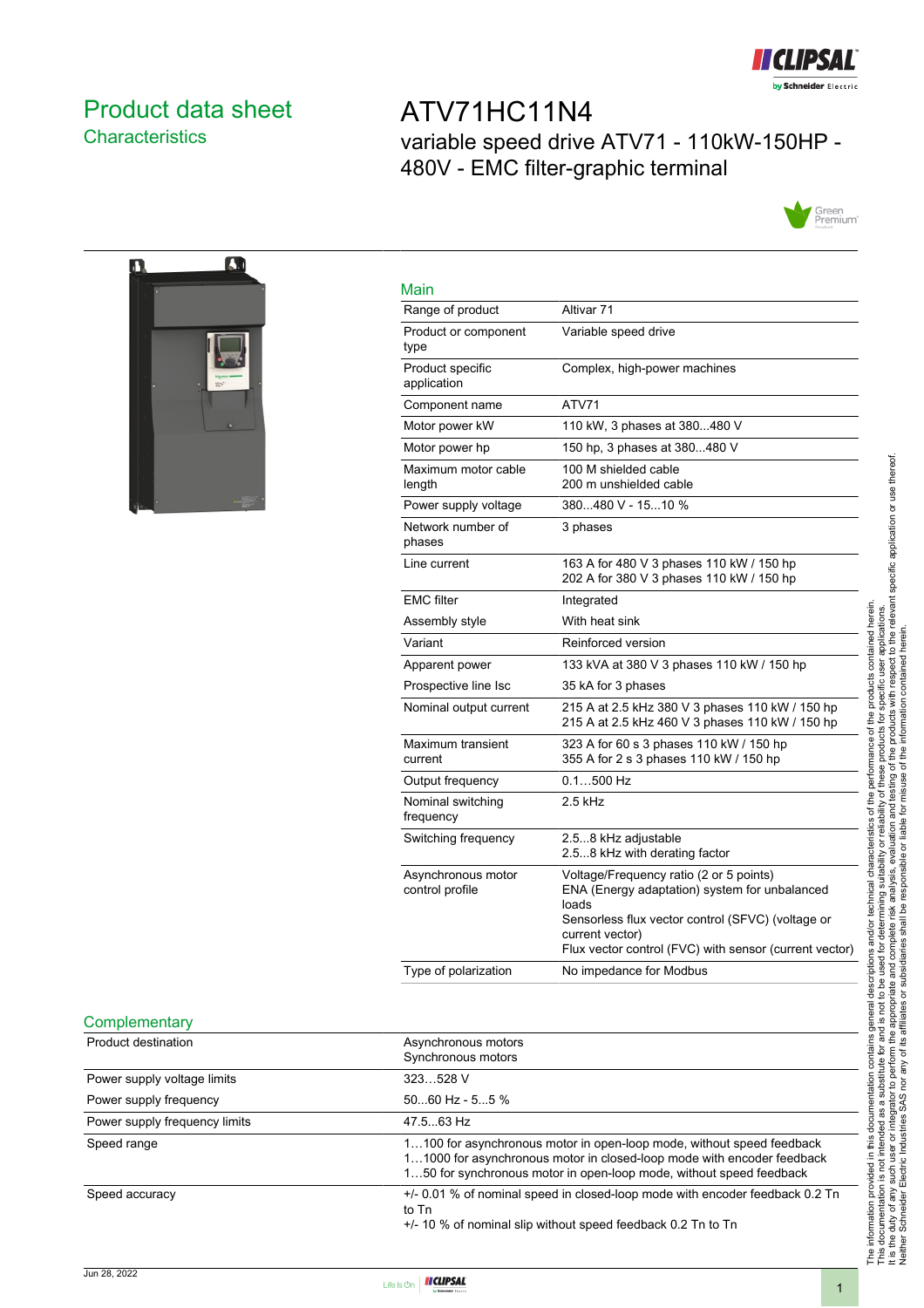| Torque accuracy                            | +/- 15 % in open-loop mode, without speed feedback<br>+/- 5 % in closed-loop mode with encoder feedback                                                                                                                                                                                                                                                    |  |  |
|--------------------------------------------|------------------------------------------------------------------------------------------------------------------------------------------------------------------------------------------------------------------------------------------------------------------------------------------------------------------------------------------------------------|--|--|
| Transient overtorque                       | 170 % of nominal motor torque +/- 10 % for 60 s every 10 minutes<br>220 % of nominal motor torque +/- 10 % for 2 s                                                                                                                                                                                                                                         |  |  |
| <b>Braking torque</b>                      | <= 150 % with braking or hoist resistor<br>30 % without braking resistor                                                                                                                                                                                                                                                                                   |  |  |
| Synchronous motor control profile          | Vector control without speed feedback                                                                                                                                                                                                                                                                                                                      |  |  |
| Regulation loop                            | Adjustable PI regulator                                                                                                                                                                                                                                                                                                                                    |  |  |
| Motor slip compensation                    | Adjustable<br>Not available in voltage/frequency ratio (2 or 5 points)<br>Automatic whatever the load<br>Suppressable                                                                                                                                                                                                                                      |  |  |
| Diagnostic                                 | 1 LED (red) for drive voltage                                                                                                                                                                                                                                                                                                                              |  |  |
| Output voltage                             | <= power supply voltage                                                                                                                                                                                                                                                                                                                                    |  |  |
| Insulation                                 | Electrical between power and control                                                                                                                                                                                                                                                                                                                       |  |  |
| Type of cable for mounting in an enclosure | With a NEMA Type1 kit: 3 wire(s)UL 508 cable at 40 °C, copper 75 °C / PVC<br>With an IP21 or an IP31 kit: 3 wire(s)IEC cable at 40 °C, copper 70 °C / PVC<br>Without mounting kit: 1 wire(s)IEC cable at 45 °C, copper 70 °C / PVC<br>Without mounting kit: 1 wire(s)IEC cable at 45 °C, copper 90 °C / XLPE/EPR                                           |  |  |
| Electrical connection                      | Terminal, clamping capacity: 2.5 mm <sup>2</sup> , AWG 14 (Al1-/Al1+, Al2, AO1, R1A, R1B,<br>R1C, R2A, R2B, LI1LI6, PWR)<br>Terminal, clamping capacity: 2 x 100 mm <sup>2</sup> (L1/R, L2/S, L3/T, U/T1, V/T2, W/T3)<br>Terminal, clamping capacity: 60 mm <sup>2</sup> (PA, PB)<br>Terminal, clamping capacity: 2 x 150 mm <sup>2</sup> (PC/-, PO, PA/+) |  |  |
| <b>Tightening torque</b>                   | 0.6 N.M (AI1-/AI1+, AI2, AO1, R1A, R1B, R1C, R2A, R2B, LI1LI6, PWR)<br>24 N.M, 212 lb.in (L1/R, L2/S, L3/T, U/T1, V/T2, W/T3)<br>12 N.M, 106 lb.in (PA, PB)<br>41 N.m, 360 lb.in (PC/-, PO, PA/+)                                                                                                                                                          |  |  |
| Supply                                     | Internal supply for reference potentiometer (1 to 10 kOhm): 10.5 V DC +/- 5 %,<br><10 mA, protection type: overload and short-circuit protection<br>Internal supply: 24 V DC (2127 V), <200 mA, protection type: overload and<br>short-circuit protection                                                                                                  |  |  |
| Analogue input number                      | $\overline{2}$                                                                                                                                                                                                                                                                                                                                             |  |  |
| Analogue input type                        | Al1-/Al1+ bipolar differential voltage: +/- 10 V DC 24 V max, resolution 11 bits +<br>sign<br>Al2 software-configurable current: 020 mA, impedance: 242 Ohm, resolution 11<br>bits<br>Al2 software-configurable voltage: 010 V DC 24 V max, impedance: 30000<br>Ohm, resolution 11 bits                                                                    |  |  |
| Input sampling time                        | 2 Ms $+/-$ 0.5 ms (Al1-/Al1+) - analog input(s)<br>2 Ms $+/-$ 0.5 ms (Al2) - analog input(s)<br>2 Ms +/- 0.5 ms (L11LI5) - discrete input(s)<br>2 ms +/- 0.5 ms (LI6)if configured as logic input - discrete input(s)                                                                                                                                      |  |  |
| Response time                              | <= 100 ms in STO (Safe Torque Off)<br>AO1 2 ms, tolerance $+/-$ 0.5 ms for analog output(s)<br>R1A, R1B, R1C 7 ms, tolerance +/- 0.5 ms for discrete output(s)<br>R2A, R2B 7 ms, tolerance +/- 0.5 ms for discrete output(s)                                                                                                                               |  |  |
| Absolute accuracy precision                | $+/-$ 0.6 % (Al1-/Al1+) for a temperature variation 60 °C<br>$+/-$ 0.6 % (Al2) for a temperature variation 60 °C<br>$+/-$ 1 % (AO1) for a temperature variation 60 °C                                                                                                                                                                                      |  |  |
| Linearity error                            | $+/-$ 0.15 % of maximum value (Al1-/Al1+, Al2)<br>+/- 0.2 % (AO1)                                                                                                                                                                                                                                                                                          |  |  |
| Analogue output number                     | 1                                                                                                                                                                                                                                                                                                                                                          |  |  |
| Analogue output type                       | AO1 software-configurable logic output 10 V 20 mA<br>AO1 software-configurable current 020 mA, impedance: 500 Ohm, resolution<br>10 bits<br>AO1 software-configurable voltage 010 V DC, impedance: 470 Ohm, resolution<br>10 bits                                                                                                                          |  |  |
| Discrete output number                     | $\overline{2}$                                                                                                                                                                                                                                                                                                                                             |  |  |
| Discrete output type                       | Configurable relay logic: (R1A, R1B, R1C) NO/NC - 100000 cycles<br>Configurable relay logic: (R2A, R2B) NO - 100000 cycles                                                                                                                                                                                                                                 |  |  |
| Minimum switching current                  | 3 mA at 24 V DC for configurable relay logic                                                                                                                                                                                                                                                                                                               |  |  |
| Maximum switching current                  | R1, R2: 2 A at 250 V AC inductive load, cos phi = $0.4$<br>R1, R2: 2 A at 30 V DC inductive load, cos phi = $0.4$<br>R1, R2: 5 A at 250 V AC resistive load, cos phi = 1<br>R1, R2: 5 A at 30 V DC resistive load, cos phi = 1                                                                                                                             |  |  |
| Discrete input number                      | $\overline{7}$                                                                                                                                                                                                                                                                                                                                             |  |  |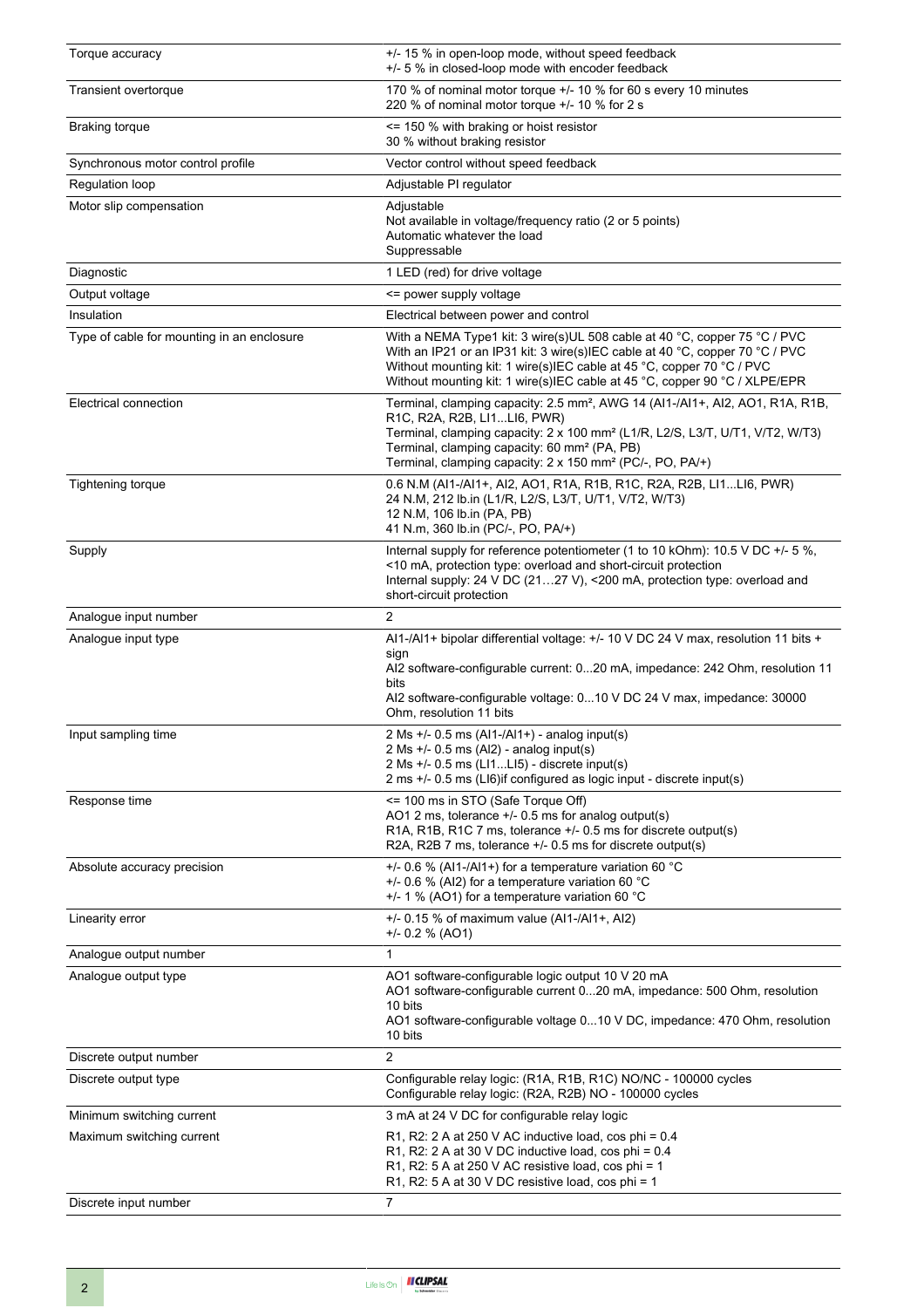| Discrete input type                 | LI1LI5: programmable 24 V DC with level 1 PLC, impedance: 3500 Ohm<br>LI6: switch-configurable 24 V DC with level 1 PLC, impedance: 3500 Ohm<br>LI6: switch-configurable PTC probe 06, impedance: 1500 Ohm<br>PWR: safety input 24 V DC, impedance: 1500 Ohm conforming to ISO 13849-1<br>level d                                                                                                                                                                                                       |
|-------------------------------------|---------------------------------------------------------------------------------------------------------------------------------------------------------------------------------------------------------------------------------------------------------------------------------------------------------------------------------------------------------------------------------------------------------------------------------------------------------------------------------------------------------|
| Discrete input logic                | Negative logic (sink) (LI1LI5), > 16 V (state 0), < 10 V (state 1)<br>Positive logic (source) (LI1LI5), < 5 V (state 0), > 11 V (state 1)<br>Negative logic (sink) (LI6) if configured as logic input, $> 16$ V (state 0), < 10 V<br>(state 1)<br>Positive logic (source) (LI6)if configured as logic input, < 5 V (state 0), > 11 V<br>(state 1)                                                                                                                                                       |
| Acceleration and deceleration ramps | Linear adjustable separately from 0.01 to 9000 s<br>Automatic adaptation of ramp if braking capacity exceeded, by using resistor<br>S. U or customized                                                                                                                                                                                                                                                                                                                                                  |
| Braking to standstill               | By DC injection                                                                                                                                                                                                                                                                                                                                                                                                                                                                                         |
| Protection type                     | Against exceeding limit speed: drive<br>Against input phase loss: drive<br>Break on the control circuit: drive<br>Input phase breaks: drive<br>Line supply overvoltage: drive<br>Line supply undervoltage: drive<br>Overcurrent between output phases and earth: drive<br>Overheating protection: drive<br>Overvoltages on the DC bus: drive<br>Short-circuit between motor phases: drive<br>Thermal protection: drive<br>Motor phase break: motor<br>Power removal: motor<br>Thermal protection: motor |
| Insulation resistance               | > 1 mOhm 500 V DC for 1 minute to earth                                                                                                                                                                                                                                                                                                                                                                                                                                                                 |
| Frequency resolution                | Analog input: 0.024/50 Hz<br>Display unit: 0.1 Hz                                                                                                                                                                                                                                                                                                                                                                                                                                                       |
| Communication port protocol         | CANopen<br><b>Modbus</b>                                                                                                                                                                                                                                                                                                                                                                                                                                                                                |
| Connector type                      | 1 RJ45 (on front face) for Modbus<br>1 RJ45 (on terminal) for Modbus<br>Male SUB-D 9 on RJ45 for CANopen                                                                                                                                                                                                                                                                                                                                                                                                |
| Physical interface                  | 2-wire RS 485 for Modbus                                                                                                                                                                                                                                                                                                                                                                                                                                                                                |
| <b>Transmission frame</b>           | <b>RTU for Modbus</b>                                                                                                                                                                                                                                                                                                                                                                                                                                                                                   |
| Transmission rate                   | 4800 bps, 9600 bps, 19200 bps, 38.4 Kbps for Modbus on terminal<br>9600 bps, 19200 bps for Modbus on front face<br>20 kbps, 50 kbps, 125 kbps, 250 kbps, 500 kbps, 1 Mbps for CANopen                                                                                                                                                                                                                                                                                                                   |
| Data format                         | 8 bits, 1 stop, even parity for Modbus on front face<br>8 bits, odd even or no configurable parity for Modbus on terminal                                                                                                                                                                                                                                                                                                                                                                               |
| Number of addresses                 | 1127 for CANopen<br>1247 for Modbus                                                                                                                                                                                                                                                                                                                                                                                                                                                                     |
| Method of access                    | Slave CANopen                                                                                                                                                                                                                                                                                                                                                                                                                                                                                           |
| Marking                             | <b>CE</b>                                                                                                                                                                                                                                                                                                                                                                                                                                                                                               |
| Operating position                  | Vertical +/- 10 degree                                                                                                                                                                                                                                                                                                                                                                                                                                                                                  |
| Height                              | 1022 mm                                                                                                                                                                                                                                                                                                                                                                                                                                                                                                 |
| Depth                               | 377 mm                                                                                                                                                                                                                                                                                                                                                                                                                                                                                                  |
| Width                               | 360 mm                                                                                                                                                                                                                                                                                                                                                                                                                                                                                                  |
| Net weight                          | 106 kg                                                                                                                                                                                                                                                                                                                                                                                                                                                                                                  |
| Functionality                       | Full                                                                                                                                                                                                                                                                                                                                                                                                                                                                                                    |
| Specific application                | Other applications                                                                                                                                                                                                                                                                                                                                                                                                                                                                                      |
| Option card                         | Communication card for CC-Link<br>Controller inside programmable card<br>Communication card for DeviceNet<br>Communication card for EtherNet/IP<br>Communication card for Fipio<br>I/O extension card<br>Communication card for Interbus-S<br>Interface card for encoder<br>Communication card for Modbus Plus<br>Communication card for Modbus TCP<br>Communication card for Modbus/Uni-Telway<br>Overhead crane card<br>Communication card for Profibus DP<br>Communication card for Profibus DP V1   |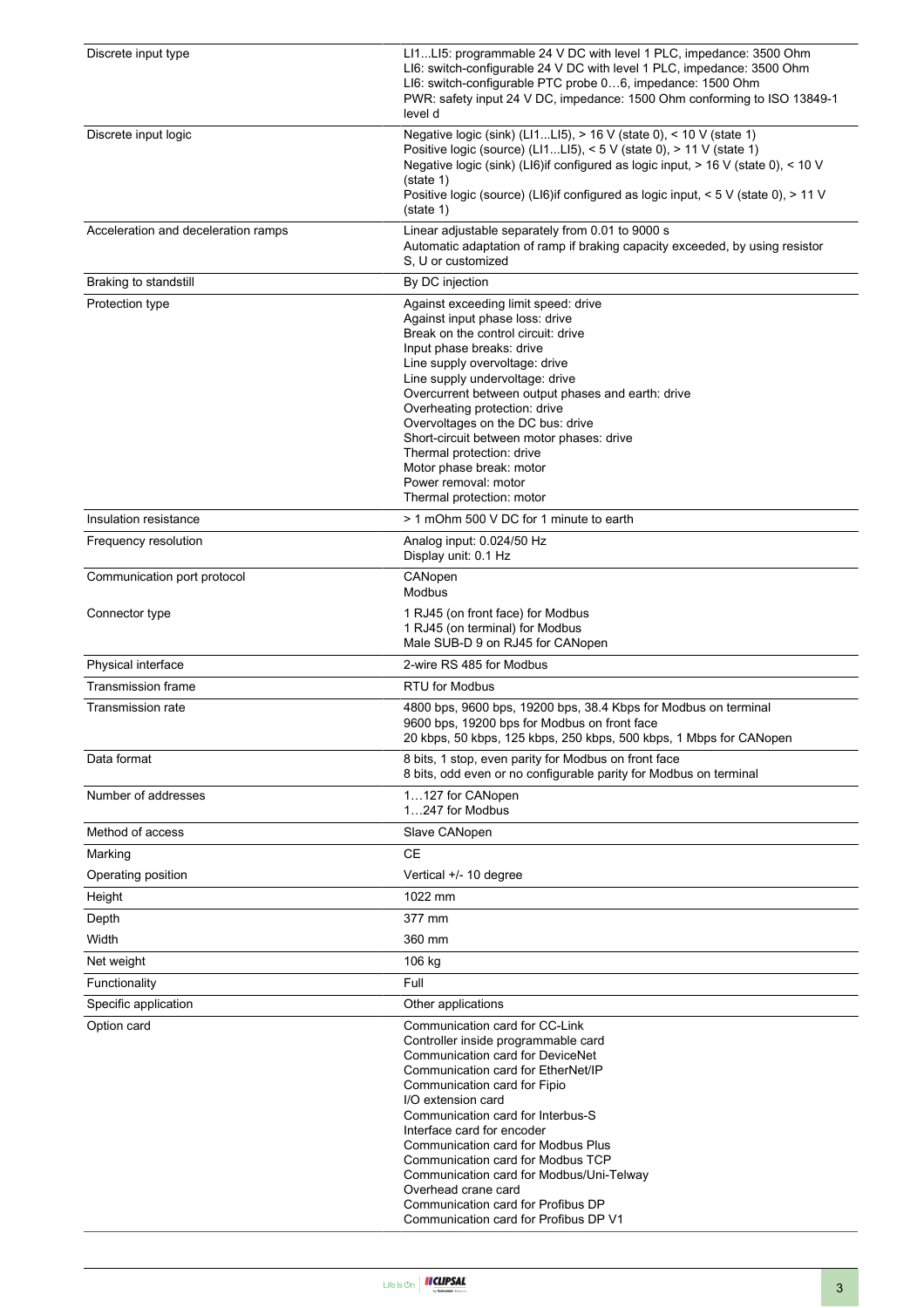#### **Environment**

| Noise level                           | 69.5 dB conforming to 86/188/EEC                                                                                                                                                                                                                                                                                                                                                                                                                                                                                 |
|---------------------------------------|------------------------------------------------------------------------------------------------------------------------------------------------------------------------------------------------------------------------------------------------------------------------------------------------------------------------------------------------------------------------------------------------------------------------------------------------------------------------------------------------------------------|
| Dielectric strength                   | 3535 V DC between earth and power terminals<br>5092 V DC between control and power terminals                                                                                                                                                                                                                                                                                                                                                                                                                     |
| Electromagnetic compatibility         | 1.2/50 µs - 8/20 µs surge immunity test level 3 conforming to IEC 61000-4-5<br>Conducted radio-frequency immunity test level 3 conforming to IEC 61000-4-6<br>Electrical fast transient/burst immunity test level 4 conforming to IEC 61000-4-4<br>Electrostatic discharge immunity test level 3 conforming to IEC 61000-4-2<br>Radiated radio-frequency electromagnetic field immunity test level 3 conforming<br>to IEC 61000-4-3<br>Voltage dips and interruptions immunity test conforming to IEC 61000-4-11 |
| Standards                             | EN/IEC 61800-5-1<br>EN 61800-3 environments 1 category C3<br>IEC 60721-3-3 class 3C2<br>EN/IEC 61800-3<br>EN 55011 class A group 2<br>EN 61800-3 environments 2 category C3<br>UL Type 1                                                                                                                                                                                                                                                                                                                         |
| <b>Product certifications</b>         | <b>NOM 117</b><br><b>CSA</b><br>UL<br>C-Tick<br>GOST                                                                                                                                                                                                                                                                                                                                                                                                                                                             |
| Pollution degree                      | 2 conforming to EN/IEC 61800-5-1<br>3 conforming to UL 840                                                                                                                                                                                                                                                                                                                                                                                                                                                       |
| IP degree of protection               | <b>IP20</b>                                                                                                                                                                                                                                                                                                                                                                                                                                                                                                      |
| Vibration resistance                  | 0.6 gn (f= 10200 Hz) conforming to EN/IEC 60068-2-6<br>1.5 mm peak to peak (f= 310 Hz) conforming to EN/IEC 60068-2-6                                                                                                                                                                                                                                                                                                                                                                                            |
| Shock resistance                      | 7 gn for 11 ms conforming to EN/IEC 60068-2-27                                                                                                                                                                                                                                                                                                                                                                                                                                                                   |
| Relative humidity                     | 595 % without condensation conforming to IEC 60068-2-3<br>595 % without dripping water conforming to IEC 60068-2-3                                                                                                                                                                                                                                                                                                                                                                                               |
| Ambient air temperature for operation | -1050 °C (without derating)                                                                                                                                                                                                                                                                                                                                                                                                                                                                                      |
| Ambient air temperature for storage   | $-2570 °C$                                                                                                                                                                                                                                                                                                                                                                                                                                                                                                       |
| Operating altitude                    | <= 1000 m without derating<br>10003000 m with current derating 1 % per 100 m                                                                                                                                                                                                                                                                                                                                                                                                                                     |

### Packing Units

| Unit Type of Package 1       | <b>PCE</b> |
|------------------------------|------------|
| Number of Units in Package 1 |            |
| Package 1 Weight             | 92.0 kg    |
| Package 1 Height             | 41 cm      |
| Package 1 width              | 43 cm      |
| Package 1 Length             | 122.5 cm   |

### **Offer Sustainability**

| Sustainable offer status        | Green Premium product                                                                                                          |  |  |  |
|---------------------------------|--------------------------------------------------------------------------------------------------------------------------------|--|--|--|
| <b>EU RoHS Directive</b>        | Pro-active compliance (Product out of EU RoHS legal scope) EU RoHS<br><b>Declaration</b>                                       |  |  |  |
| Mercury free                    | Yes                                                                                                                            |  |  |  |
| RoHS exemption information      | t∲Yes                                                                                                                          |  |  |  |
| China RoHS Regulation           | China RoHS Declaration                                                                                                         |  |  |  |
| <b>Environmental Disclosure</b> | Product Environmental Profile                                                                                                  |  |  |  |
| <b>WEEE</b>                     | The product must be disposed on European Union markets following specific<br>waste collection and never end up in rubbish bins |  |  |  |

# Contractual warranty<br>Warranty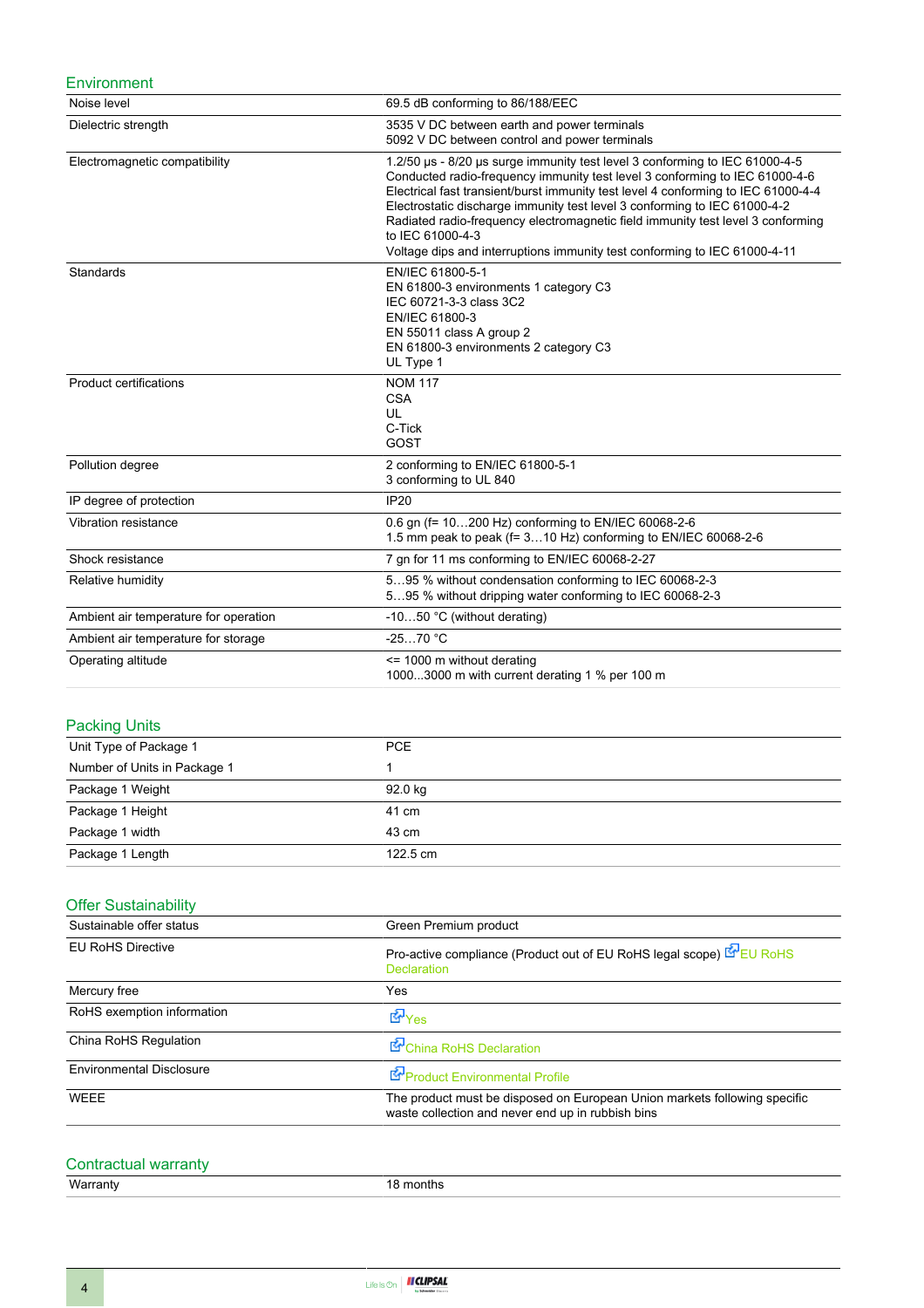## ATV71HC11N4

### UL Type 1/IP 20 Drives



Dimensions with or without 1 Option Card (1)

#### Dimensions in mm

| a   | ิม   |     | <u>.</u> |     | $\blacksquare$<br>$\cdots$ | $\overline{V}$<br>$\lfloor N \rfloor$ | K <sub>2</sub> | Ø |
|-----|------|-----|----------|-----|----------------------------|---------------------------------------|----------------|---|
| 360 | 1022 | 377 | 298      | 758 | 150                        | 70<br>. .                             | 30             | . |

#### Dimensions in in.

| ۱a    | ັ     |       | v                                                     | Н     | $\overline{ }$<br>n | $\overline{1}$<br><b>N</b> | K <sub>2</sub> | Ø    |
|-------|-------|-------|-------------------------------------------------------|-------|---------------------|----------------------------|----------------|------|
| 14.17 | 40.24 | 14.84 | $\overline{\phantom{a}}$<br>$\overline{A}$<br>ن ، ، ا | 29.84 | 5.90                | 2.83<br>$-$                | 1.18<br>$\sim$ | 0.45 |

(1) Option cards: I/O extension cards, communication cards or "Controller Inside" programmable card.

### Dimensions with 2 Option Cards (1)



#### Dimensions in mm

| $\sqrt{2}$<br>∣d | ັບ  | ັ   | .   | $\cdots$ | $\mathbf{v}$<br><b>171</b>    | K <sub>2</sub> | Ø |
|------------------|-----|-----|-----|----------|-------------------------------|----------------|---|
| 360              | 392 | 298 | 758 | 150      | $\overline{\phantom{a}}$<br>- | 30             | . |

#### Dimensions in in.

| ∣a    | $\mathbf{r}$<br>J I |      | $\mathsf{L}$<br><b>.</b> | $\cdot$ | K <sub>1</sub> | K <sub>2</sub> | Ø    |
|-------|---------------------|------|--------------------------|---------|----------------|----------------|------|
| 14.17 | 15.43               | 1.73 | 29.84                    | 5.90    | ററ<br>2.03     | 1.18           | 0.45 |

(1) Option cards: I/O extension cards, communication cards or "Controller Inside" programmable card.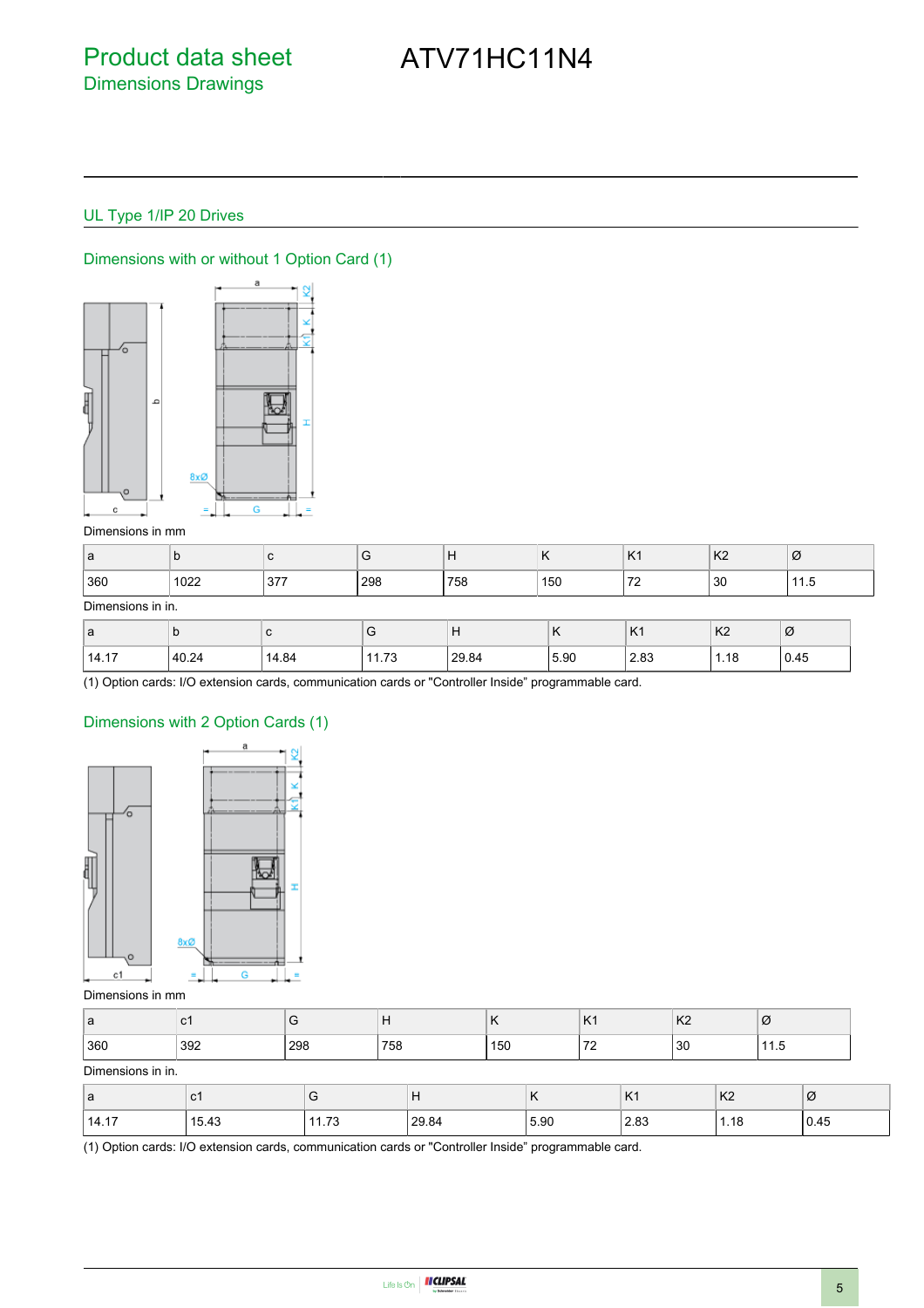# ATV71HC11N4

#### Mounting Recommendations

#### **Clearance**



| $X1$ in mm | X2 in mm | $X1$ in in. | $X2$ in in. |
|------------|----------|-------------|-------------|
| 150        | 150      | 15.91       | 5.91        |

These drives can be mounted side by side, observing the following mounting recommendations:

 $\mathsf{mm}$ 



#### Specific Recommendations for Mounting the Drive in an Enclosure

#### **Ventilation**

To ensure proper air circulation in the drive:

- Fit ventilation grilles.
- Ensure that there is sufficient ventilation. If there is not, install a forced ventilation unit with a filter. The openings and/or fans must provide a flow rate at least equal to that of the drive fans (refer to the product characteristics).

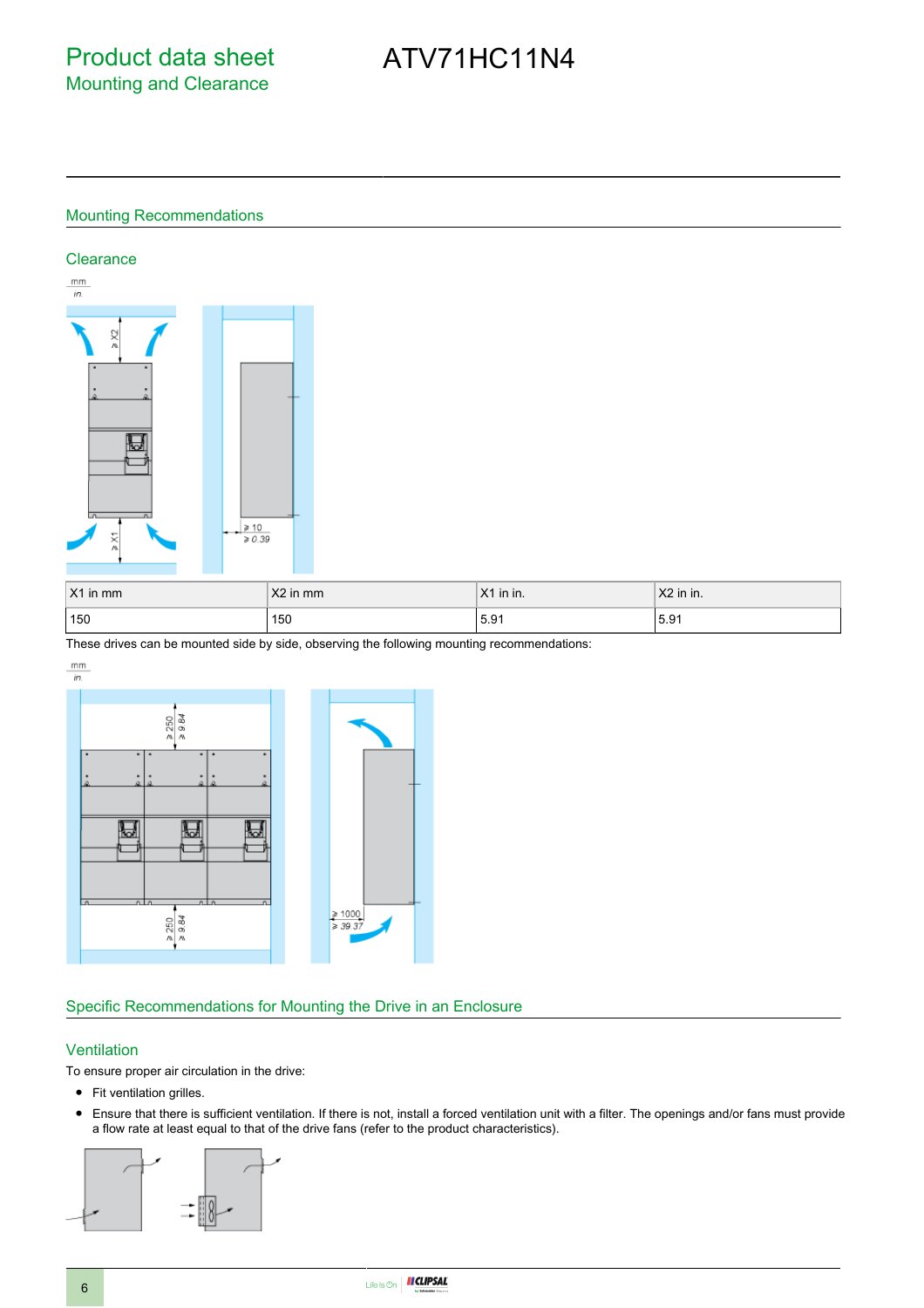- Use special filters with IP 54 protection.
- Remove the blanking cover from the top of the drive.

#### Dust and Damp Proof Metal Enclosure (IP 54)

The drive must be mounted in a dust and damp proof enclosure in certain environmental conditions: dust, corrosive gases, high humidity with risk of condensation and dripping water, splashing liquid, etc.

This enables the drive to be used in an enclosure where the maximum internal temperature reaches 50°C.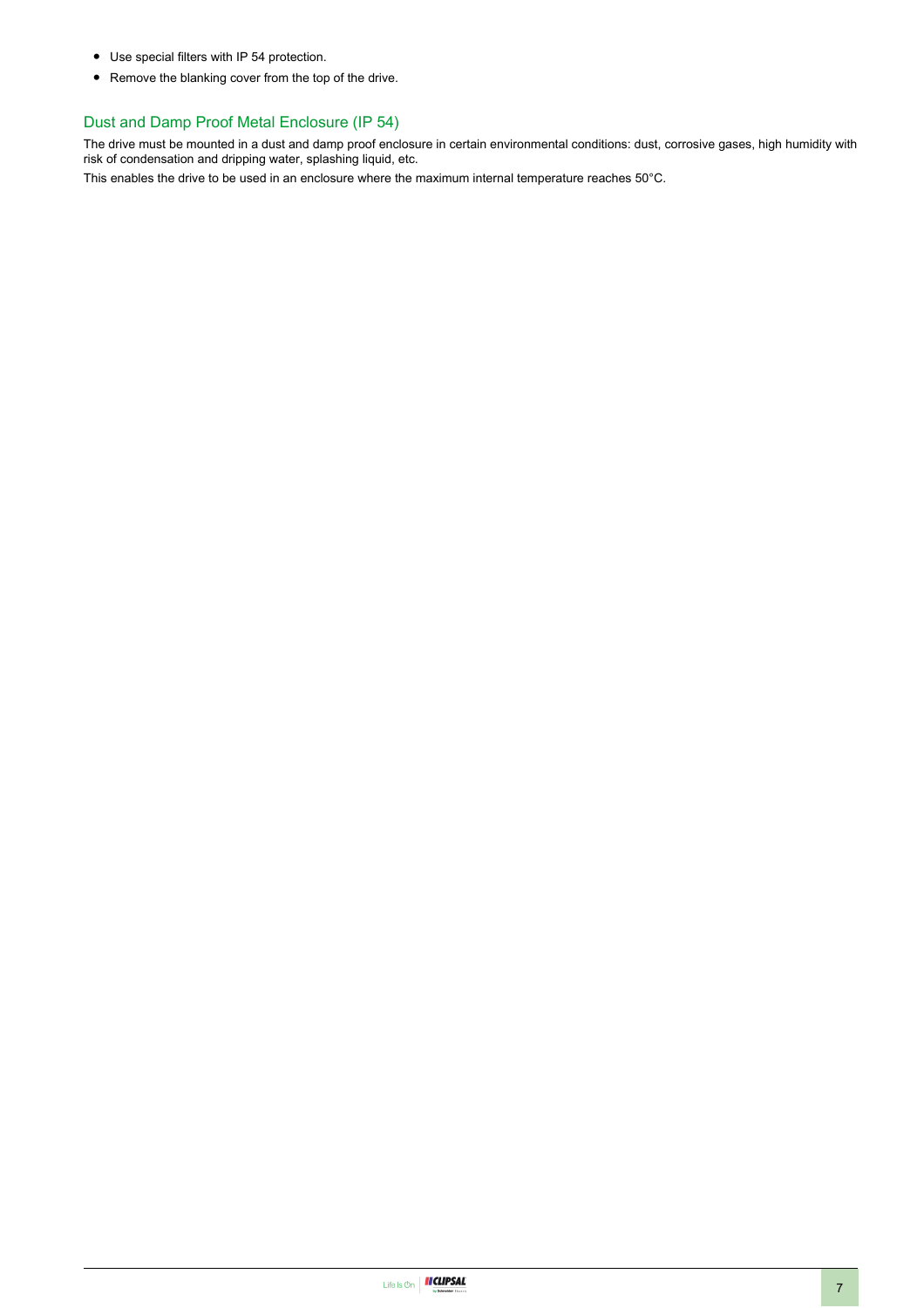## ATV71HC11N4

Wiring Diagram Conforming to Standards EN 954-1 Category 1, IEC/EN 61508 Capacity SIL1, in Stopping Category 0 According to IEC/EN 60204-1

#### Three-Phase Power Supply with Upstream Breaking via Contactor



- A1 ATV71 drive
- KM1 Contactor
- L1 DC choke
- Q1 Circuit-breaker<br>Q2 GV2 L rated at
- Q2 GV2 L rated at twice the nominal primary current of T1
- GB2CB05
- S1, XB4 B or XB5 A pushbuttons
- S2
- T1 100 VA transformer 220 V secondary
- 
- (1) Line choke (three-phase); mandatory for ATV71HC11Y…HC63Y drives (except when a special transformer is used (12-pulse)). (2) For ATV71HC40N4 drives combined with a 400 kW motor, ATV71HC50N4 and ATV71HC40Y…HC63Y, refer to the power terminal connections diagram.
- (3) Fault relay contacts. Used for remote signalling of the drive status.
- (4) Connection of the common for the logic inputs depends on the positioning of the SW1 switch. The above diagram shows the internal power supply switched to the "source" position (for other connection types, refer to the user guide).
- (5) There is no PO terminal on ATV71HC11Y…HC63Y drives.
- (6) Optional DC choke for ATV71H•••M3, ATV71HD11M3X…HD45M3X, ATV71•075N4…•D75N4 and ATV71P•••N4Z drives. Connected in place of the strap between the PO and PA/+ terminals. For ATV71HD55M3X, HD75M3X, ATV71HD90N4…HC50N4 drives, the choke is supplied with the drive; the customer is responsible for connecting it.
- (7) Software-configurable current (0…20 mA) or voltage (0…10 V) analog input.
- (8) Reference potentiometer.

All terminals are located at the bottom of the drive. Fit interference suppressors on all inductive circuits near the drive or connected on the same circuit, such as relays, contactors, solenoid valves, fluorescent lighting, etc.

Wiring Diagram Conforming to Standards EN 954-1 Category 1, IEC/EN 61508 Capacity SIL1, in Stopping Category 0 According to IEC/EN 60204-1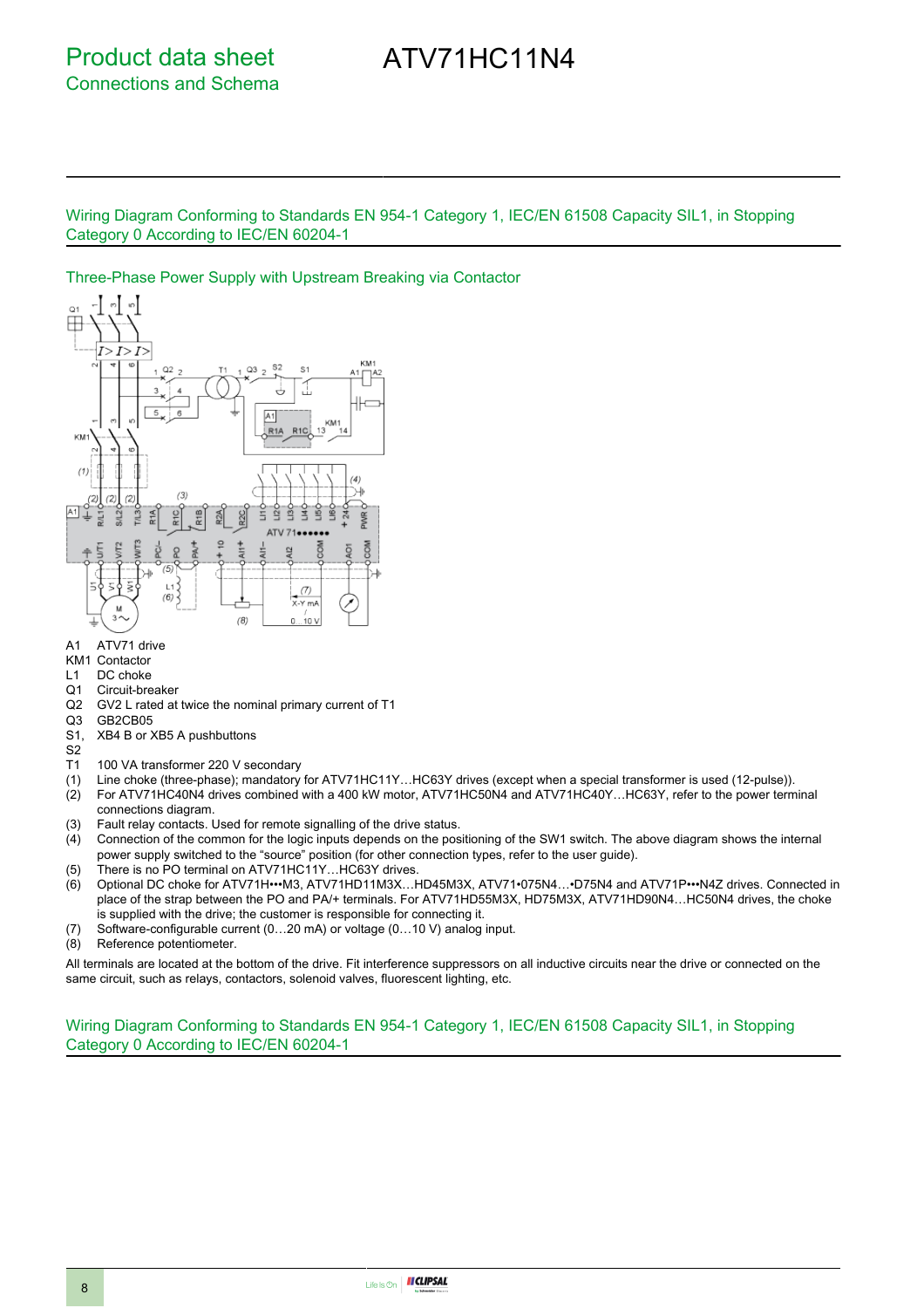#### Three-Phase Power Supply with Downstream Breaking via Switch Disconnector



- A1 ATV71 drive
- L1 DC choke
- Q1 Circuit-breaker<br>Q2 Switch disconn
- Switch disconnector (Vario)
- (1) Line choke (three-phase), mandatory for ATV71HC11Y…HC63Y drives (except when a special transformer is used (12-pulse)).
- (2) For ATV71HC40N4 drives combined with a 400 kW motor, ATV71HC50N4 and ATV71HC40Y…HC63Y, refer to the power terminal connections diagram.
- (3) Fault relay contacts. Used for remote signalling of the drive status.
- (4) Connection of the common for the logic inputs depends on the positioning of the SW1 switch. The above diagram shows the internal power supply switched to the "source" position (for other connection types, refer to the user guide).
- (5) There is no PO terminal on ATV71HC11Y…HC63Y drives.
- (6) Optional DC choke for ATV71H•••M3, ATV71HD11M3X…HD45M3X, ATV71•075N4…•D75N4 and ATV71P•••N4Z drives. Connected in place of the strap between the PO and PA/+ terminals. For ATV71HD55M3X, HD75M3X, ATV71HD90N4…HC50N4 drives, the choke is supplied with the drive; the customer is responsible for connecting it.
- (7) Software-configurable current (0…20 mA) or voltage (0…10 V) analog input.
- (8) Reference potentiometer.

All terminals are located at the bottom of the drive. Fit interference suppressors on all inductive circuits near the drive or connected on the same circuit, such as relays, contactors, solenoid valves, fluorescent lighting, etc.

Wiring Diagram Conforming to Standards EN 954-1 Category 3, IEC/EN 61508 Capacity SIL2, in Stopping Category 0 According to IEC/EN 60204-1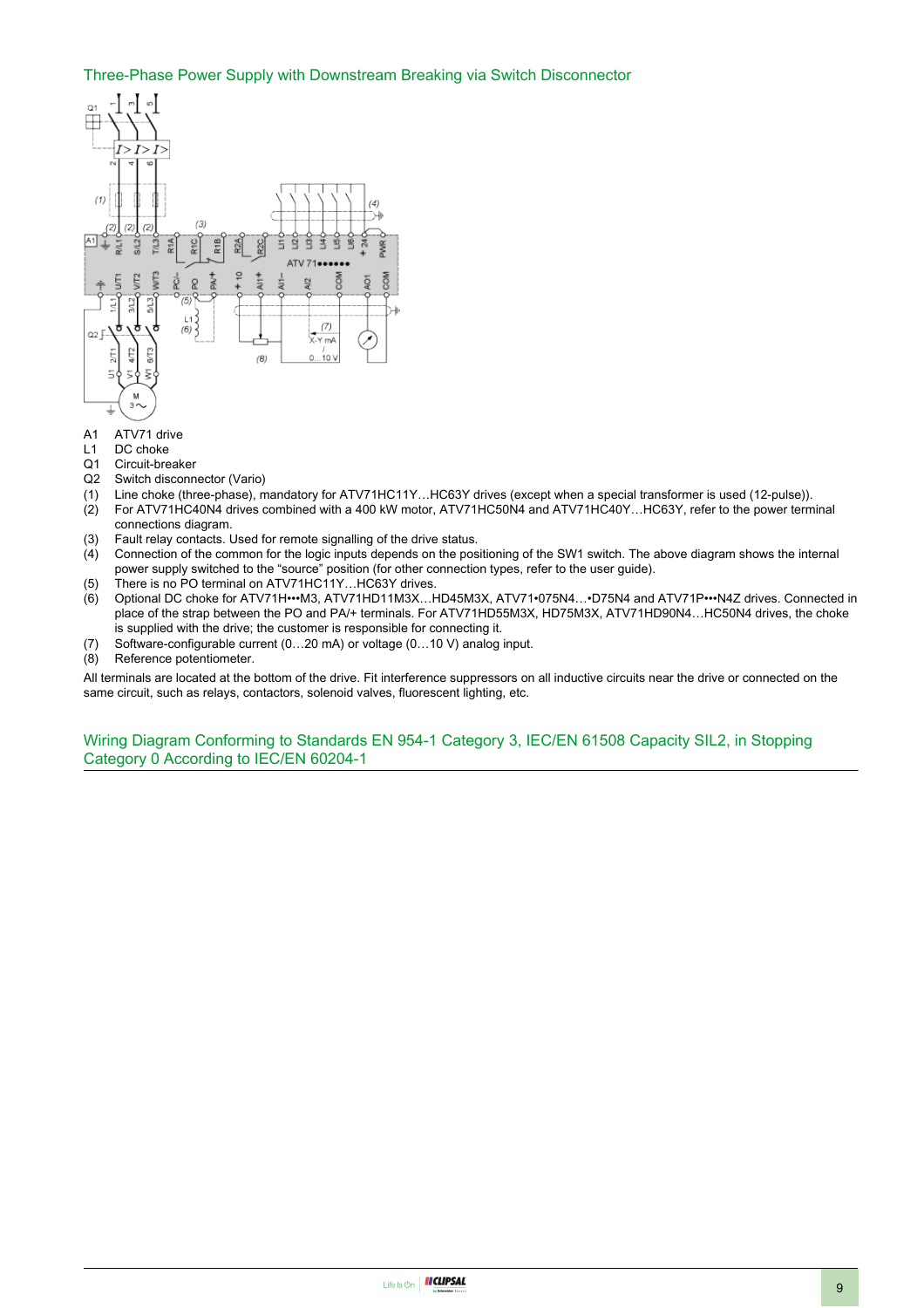#### Three-Phase Power Supply, Low Inertia Machine, Vertical Movement



#### A1 ATV71 drive

- A2 Preventa XPS AC safety module for monitoring emergency stops and switches. One safety module can manage the "Power Removal" function for several drives on the same machine. In this case, each drive must connect its PWR terminal to its + 24 V via the safety contacts on the XPS AC module. These contacts are independent for each drive.
- F1 Fuse<br>L1 DC c
- DC choke
- Q1 Circuit-breaker
- S1 Emergency stop button with 2 contacts
- S2 XB4 B or XB5 A pushbutton
- (1) Power supply: 24 Vdc or Vac, 48 Vac, 115 Vac, 230 Vac.
- (2) S2: resets XPS AC module on power-up or after an emergency stop. ESC can be used to set external starting conditions.<br>(3) Requests freewheel stopping of the movement and activates the "Power Removal" safety function.
- Requests freewheel stopping of the movement and activates the "Power Removal" safety function.
- (4) Line choke (three-phase), mandatory for and ATV71HC11Y...HC63Y drives (except when a special transformer is used (12-pulse)).<br>(5) The logic output can be used to signal that the machine is in a safe stop state.
- The logic output can be used to signal that the machine is in a safe stop state.
- (6) For ATV71HC40N4 drives combined with a 400 kW motor, ATV71HC50N4 and ATV71HC40Y…HC63Y, refer to the power terminal connections diagram.
- (7) Fault relay contacts. Used for remote signalling of the drive status.
- (8) Connection of the common for the logic inputs depends on the positioning of the SW1 switch. The above diagram shows the internal power supply switched to the "source" position (for other connection types, refer to the user guide).
- (9) Standardized coaxial cable, type RG174/U according to MIL-C17 or KX3B according to NF C 93-550, external diameter 2.54 mm /0.09 in., maximum length 15 m / 49.21 ft. The cable shielding must be earthed.
- (10) There is no PO terminal on ATV71HC11Y…HC63Y drives.
- (11) Optional DC choke for ATV71H•••M3, ATV71HD11M3X…HD45M3X, ATV71•075N4…•D75N4 and ATV71P•••N4Z drives. Connected in place of the strap between the PO and PA/+ terminals. For ATV71HD55M3X, HD75M3X, ATV71HD90N4…HC50N4 drives, the choke is supplied with the drive; the customer is responsible for connecting it.
- (12) Software-configurable current (0…20 mA) or voltage (0…10 V) analog input.
- (13) Reference potentiometer.

All terminals are located at the bottom of the drive. Fit interference suppressors on all inductive circuits near the drive or connected on the same circuit, such as relays, contactors, solenoid valves, fluorescent lighting, etc.

#### Wiring Diagram Conforming to Standards EN 954-1 Category 3, IEC/EN 61508 Capacity SIL2, in Stopping Category 1 According to IEC/EN 60204-1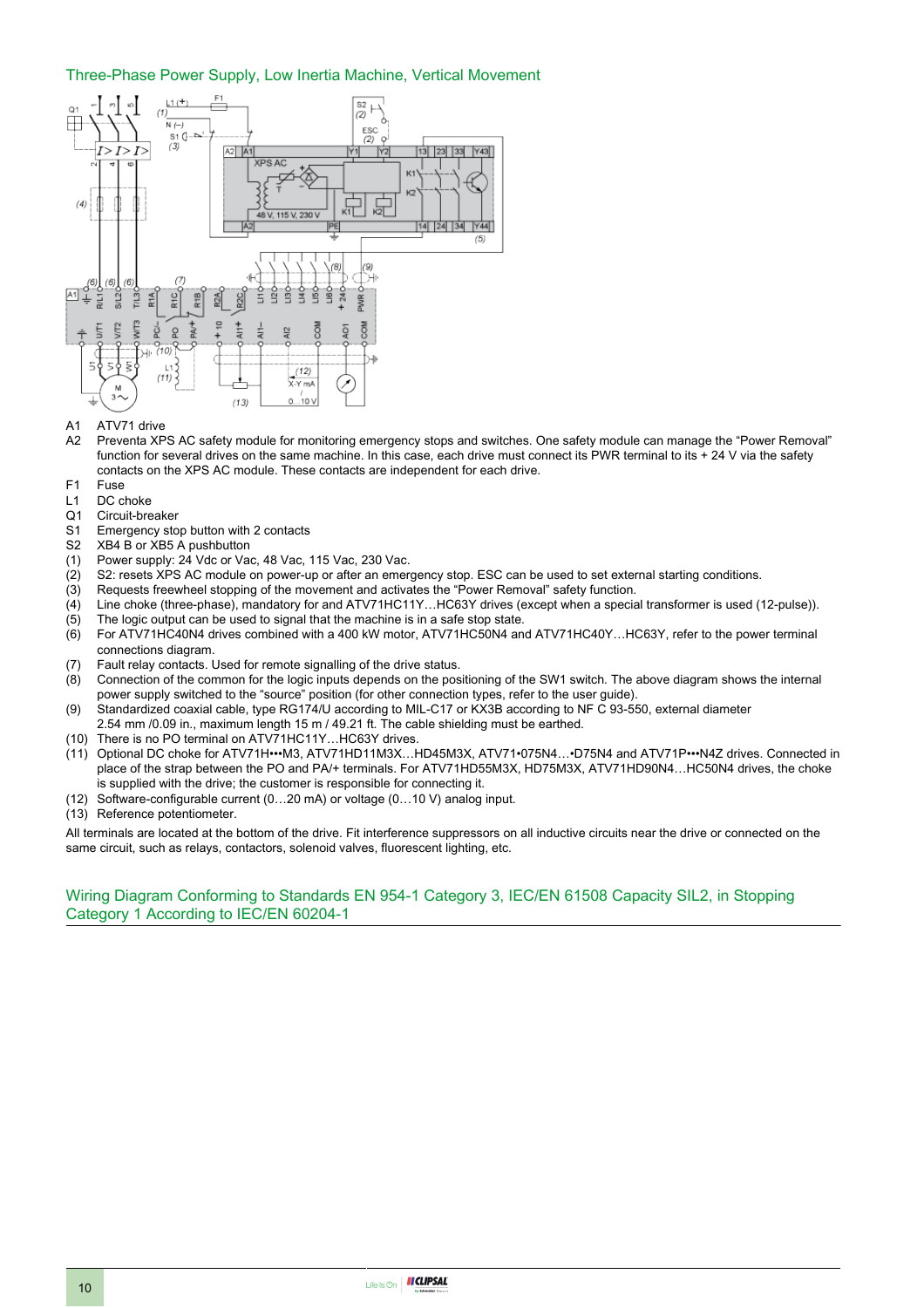#### Three-Phase Power Supply, High Inertia Machine



- A1 ATV71 drive
- A2 Preventa XPS ATE safety module for monitoring emergency stops and switches. One safety module can manage the "Power Removal"
- $(5)$ safety function for several drives on the same machine. In this case the time delay must be adjusted on the drive controlling the motor that requires the longest stopping time. In addition, each drive must connect its PWR terminal to its + 24 V via the safety contacts on the XPS ATE module. These contacts are independent for each drive.
- F1 Fuse
- L1 DC choke<br>Q1 Circuit-bre
- Circuit-breaker
- S1 Emergency stop button with 2 N/C contacts
- S2 Run button
- (1) Power supply: 24 Vdc or Vac, 115 Vac, 230 Vac.
- (2) Requests controlled stopping of the movement and activates the "Power Removal" safety function.<br>(3) Line choke (three-phase), mandatory for ATV71HC11Y...HC63Y drives (except when a special tra
- Line choke (three-phase), mandatory for ATV71HC11Y…HC63Y drives (except when a special transformer is used (12-pulse)).
- (4) S2: resets XPS ATE module on power-up or after an emergency stop. ESC can be used to set external starting conditions. (5) For stopping times requiring more than 30 seconds in category 1, use a Preventa XPS AV safety module which can provide a
- maximum time delay of 300 seconds. (6) The logic output can be used to signal that the machine is in a safe state.
- $(7)$  For ATV71HC40N4 drives combined with a 400 kW motor, ATV71HC50N4 and ATV71HC40Y…HC63Y, refer to the power terminal connections diagram.
- (8) Fault relay contacts. Used for remote signalling of the drive status.
- (9) Connection of the common for the logic inputs depends on the positioning of the SW1 switch. The above diagram shows the internal power supply switched to the "source" position (for other connection types, refer to the user guide).
- (10) Standardized coaxial cable, type RG174/U according to MIL-C17 or KX3B according to NF C 93-550, external diameter 2.54 mm/0.09 in., maximum length 15 m/49.21 ft. The cable shielding must be earthed.
- (11) Logic inputs LI1 and LI2 must be assigned to the direction of rotation: LI1 in the forward direction and LI2 in the reverse direction.
- (12) There is no PO terminal on ATV71HC11Y…HC63Y drives.
- (13) Optional DC choke for ATV71H•••M3, ATV71HD11M3X…HD45M3X, ATV71•075N4…•D75N4 and ATV71P•••N4Z drives. Connected in place of the strap between the PO and PA/+ terminals. For ATV71HD55M3X, HD75M3X, ATV71HD90N4…HC50N4 drives, the choke is supplied with the drive; the customer is responsible for connecting it.
- (14) Software-configurable current (0…20 mA) or voltage (0…10 V) analog input.
- (15) Reference potentiometer.

All terminals are located at the bottom of the drive. Fit interference suppressors on all inductive circuits near the drive or connected on the same circuit, such as relays, contactors, solenoid valves, fluorescent lighting, etc.